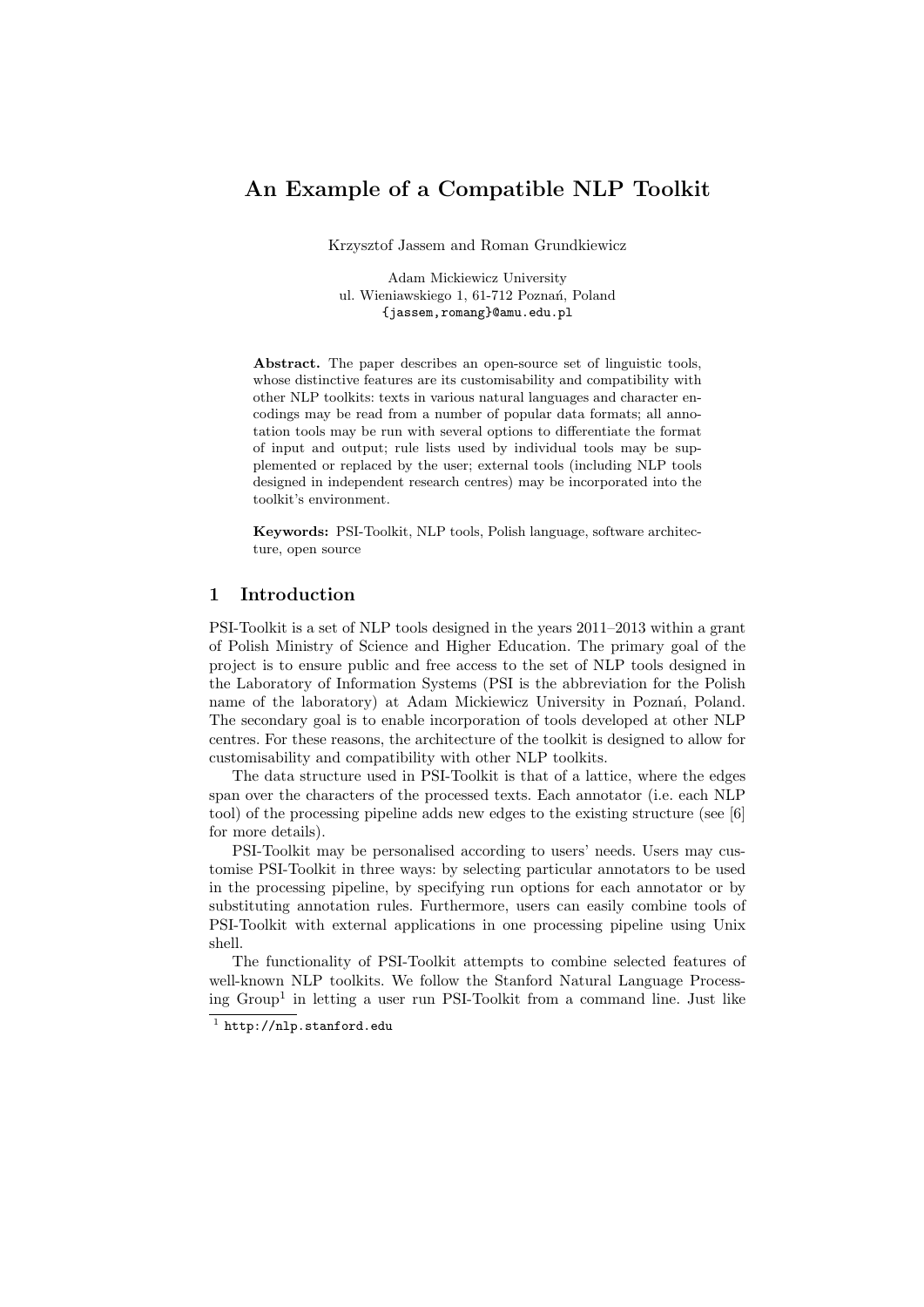in the NLTK toolkit [2] and UIMA<sup>2</sup> [14] we want programmers to be capable of building programs that call PSI-Toolkit annotators. We would like users to apply annotator pipelines, as e.g. in  $GATE<sup>3</sup>$ . Finally, we aim at encouraging pure linguists to use PSI-Toolkit, by delivering a friendly web-service — this is motivated by Apertium<sup>4</sup> [3].

The full range of PSI-Toolkit functionality is offered in the command-line mode, but the majority of functions are also available in the web-service (that can also be run locally). Fig. 1 shows the main window of the service.



Fig. 1. PSI-Toolkit web-service available at http://psi-toolkit.amu.edu.pl.

A standard PSI-Toolkit command is formed as a pipeline of annotators<sup>5</sup>, e.g. reader | segmenter | tokenizer | lemmatizer | writer. In Sections 2, 3 and 4 we report on customizing various annotators: readers, processors and writers respectively. Then, we describe the different ways of using PSI-Toolkit in Section 5, and finally we draw conclusions in Section 6.

# 2 Reading Various Input Data

Readers are PSI-Toolkit annotators that extract texts from input files, split them into characters and build initial edges of the PSI-lattice that span over each character and extracted text fragments. A user may customise the process in two ways: by running one of several types of readers delivered by PSI-Toolkit or by selecting desired options of the chosen reader.

The following readers are delivered by PSI-Toolkit:

 $^2$  http://uima.apache.org

 $^3$  http://gate.ac.uk/

 $^4$  http://www.apertium.org

<sup>5</sup> The complete list of annotators can be found at http://psi-toolkit.amu.edu.pl/ help/documentation.html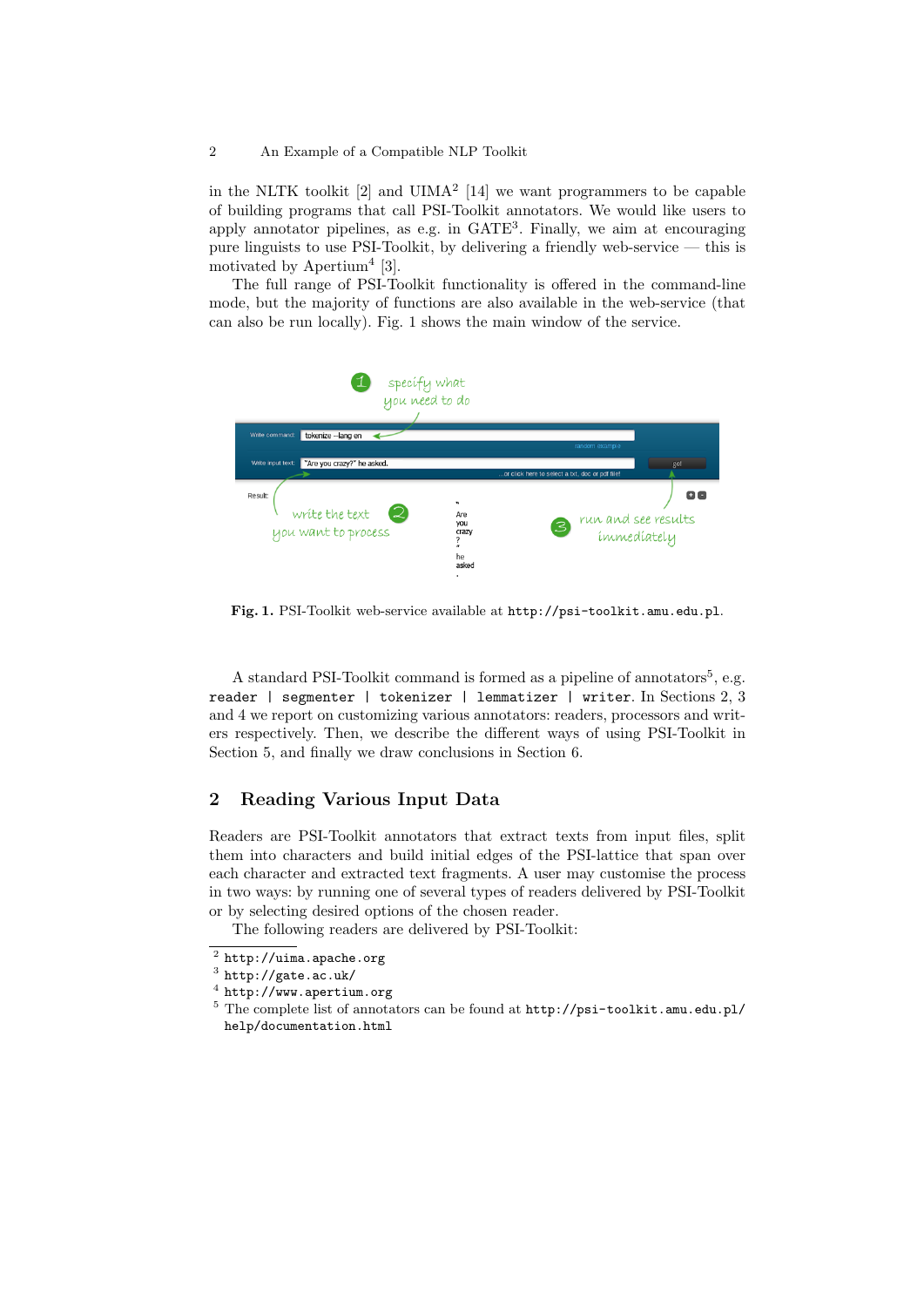- txt-reader reads plain text from a file or standard input,
- apertium-reader reads text from various markup formats,
- pdf-reader reads PDF files,
- nkjp-reader reads text from the Polish National Corpus XML files in TEI format [12],
- utt-reader reads files in the UTT (UAM Text Tools) format<sup>6</sup>,
- $-$  psi-reader reads files in the PSI-Toolkit format<sup>7</sup>.

A user may decide not to define the reader, leaving the task to the PSI-Toolkit. In that case, a special processor called guessing-reader guesses the input format. It works for most supported textual and binary formats.

Readers may be run with various options depending on the type of the reader: txt-reader processes text as the whole (the --whole-text option), which is recommended for short texts, or --line-by-line, recommended for long texts. The options of apertium-reader allow for the processing of RTF, HTML, Open Office or Microsoft Office files, incuding compressed XML-based file formats, such as PPTX or XLSX. It is also possible to write custom rules for parsing a user's own XML-based format.

Currently PSI-Toolkit supports reading of two annotation formats designed externally:  $nkip$ -reader processes the TEI encoding format [1] that contains linguistically annotated sentences of the NKJP corpus [11], and utt-reader reads a specialised format that results from annotating text with the UTT tools [10]. The readers convert external annotations into the edges of the PSI-Toolkit lattice. This feature enables co-operation of tools designed independently, e.g. a text tokenised within the NKJP corpus may be parsed syntactically by a PSI-Toolkit parser; a sentence parsed by an UTT dependency parser may be displayed by means of the PSI-Toolkit graphical writer; a corpus parsed by the UTT parser may serve for the training of the syntax-based PSI-Toolkit statistical translator.

#### 2.1 Processing the Language of the Text

PSI-Toolkit puts no constraints on the language of the text. It recognises the input encoded in one of the 40 most popular character encoding standards and can automatically convert the text to UTF-8. If no language is specified, a special processor, called lang-guesser, tries to recognise the language based on bigram models.

Lang-guesser may be used for the extraction of foreign fragments from a text, as shown in Fig. 2. There, lang-guesser creates an edge tagged with the language code  $!en^8$ , spanning over the English fragment of the text. The option --tag ! en of simple-writer limits the display of the text to fragments labeled with the !en tag.

Users may customise the PSI-Toolkit annotators to process the text according to rules specific for a language. For example, setting the --lang option to en

 $^6$  http://http://utt.amu.edu.pl/files/utt.html

<sup>7</sup> http://psi-toolkit.wmi.amu.edu.pl/help/psi-format.html

<sup>&</sup>lt;sup>8</sup> Tags that begin with an exclamation mark are so-called plane tags [6].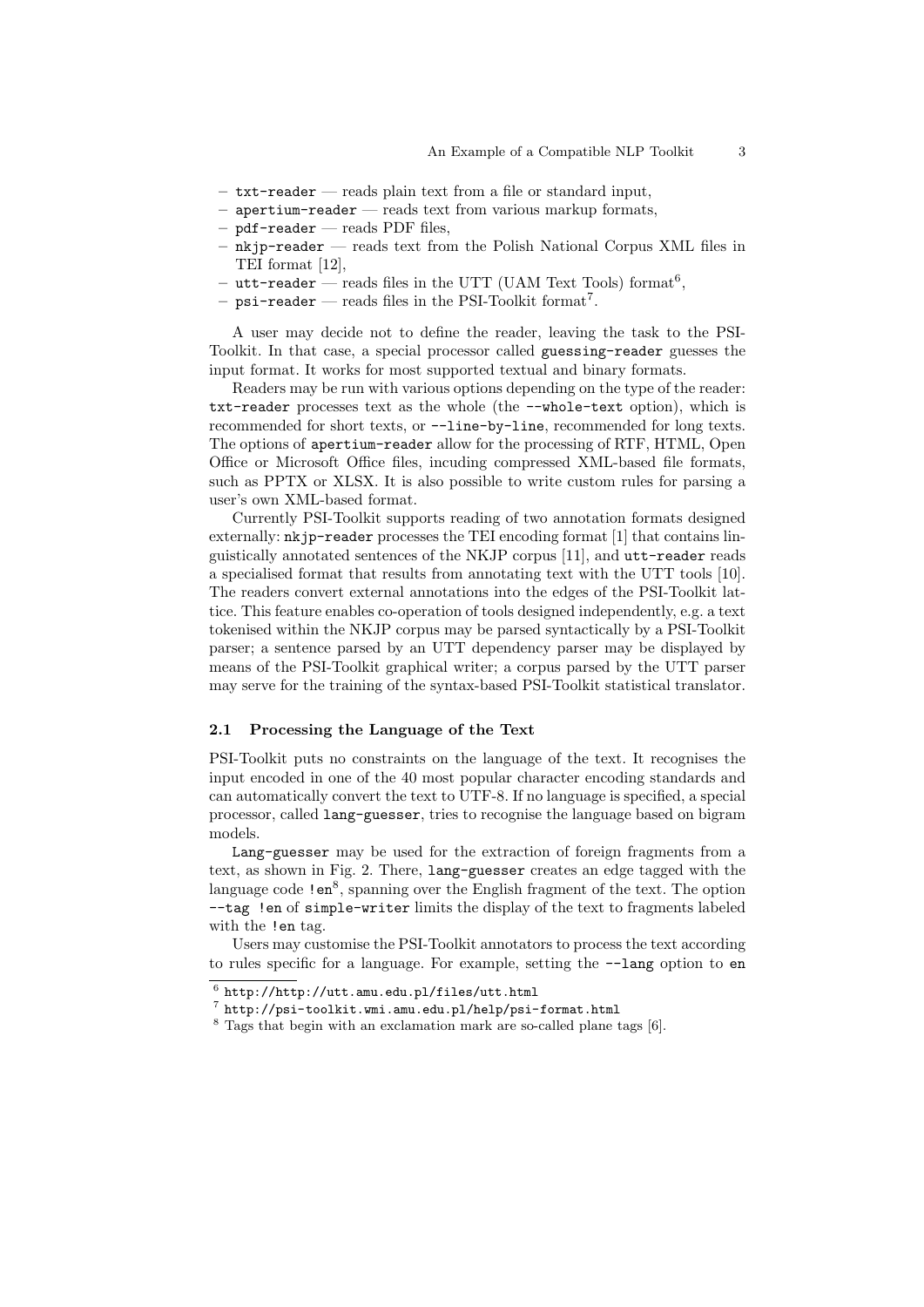| $\mid$ Command                                                            |
|---------------------------------------------------------------------------|
| lang-guesser   simple-writer --tag !en                                    |
| Input                                                                     |
| Die Familie Grimm war in Hanau beheimatet.                                |
| Jacob Ludwig Carl Grimm, born on 4 January 1785, was 13 months older than |
| his brother Wilhelm Carl Grimm.                                           |
| Obaj bracia byli członkami Akademii Nauk w Berlinie i uczonymi            |
| (językoznawcami), o znacznym dorobku.                                     |
| $\sqrt{2}$ Output                                                         |
| Jacob Ludwig Carl Grimm, born on 4 January 1785, was 13 months older than |
| his brother Wilhelm Carl Grimm.                                           |

Fig. 2. Extraction of a fragment written in a specified language.

makes the segmenter use the sentence-splitting rules specific for the English language.

# 3 Customizing PSI-Toolkit Processors

This section reports on customising processors, i.e. annotators that add edges to the PSI-Toolkit lattice. These include spell-checkers, segmenters, taggers, parsers and translators.

# 3.1 Spell-Checking

Spell-checking is customised by choosing the language of the input text. Currently, PSI-Toolkit uses the GNU Aspell spell checker<sup>9</sup> and applies its lexicons that support over 80 languages. Each aspell suggestion for an unrecognised token is converted into a PSI-lattice edge spanning over the token. A user of the local version of the toolkit may personalise spell-checking by adding new lexicons either for supported or unsupported languages. Fig. 3 shows a PSI-Toolkit use-case for a spell-checker.

#### 3.2 Tokenization

Tokenizer splits texts into tokens according to rules defined in an SRX (Segmentation Rules eXchange<sup>10</sup>) file. PSI-Toolkit supports segmentation for 9 languages (and one default language). Tokenization may be customised by choosing the language and/or the maximum length of the token. A user of the local version may deliver a personalised SRX file (this is done via the  $-$ rules option of tokenizer) either for supported or unsupported languages.

 $^9$  http://aspell.net/

<sup>10</sup> http://www.gala-global.org/oscarStandards/srx/srx20.html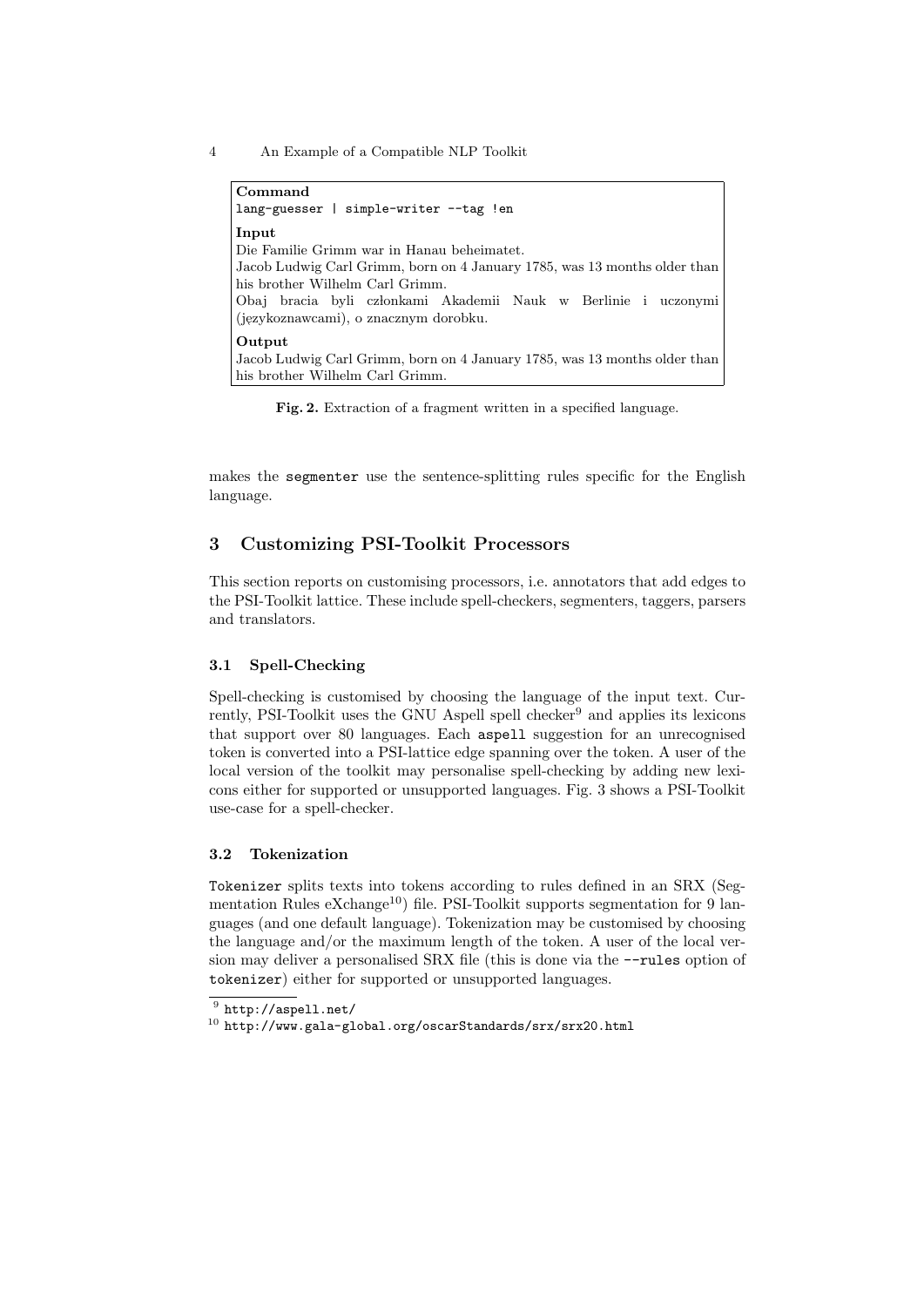| Command<br> tokenize   aspell --lang en                                    |
|----------------------------------------------------------------------------|
| Input<br>I enjoy traveling                                                 |
| $\sqrt{$ Output                                                            |
| enjoy<br> travleling-travelling-traveling-travailing-travellings-ravelling |

Fig. 3. A use-case for a spell-checker.

### 3.3 Sentence-Splitting

Segmenter splits texts into segments (i.e. sentences) according to rules defined in an SRX file. PSI-Toolkit supports segmentation for 9 natural languages: Polish, English, German, Italian, French, Spanish, Finnish, Turkish and Russian. For unsupported languages a "default" is assumed. This triggers the most general segmentation rules that work satisfactory for most Indo-European languages. Sentence-splitting may be customised by choosing the language and/or the maximum length of the sentence.

A user of the local version may deliver a personalised SRX file (this is done via the --rules option of segmenter) either for supported or unsupported languages.

# 3.4 Lemmatization

PSI-Toolkit supports lemmatisers for 6 languages: Polish, English, German, Italian, French and Spanish. A user of the local version may create and use a personalised lemmatiser. It suffies to deliver the lemmatization rules in the form of three files:

- 1. the lexicon (in the binary or plain text format),
- 2. the text file containing part-of-speech information,
- 3. the text file containing morphological information.

## 3.5 Tag-Set Conversion

PSI-Toolkit puts no constraints on the format of the information returned by the lemmatiser. It is allowed for different tools called in the same pipeline to operate on different tag-sets. For example, the Polish lemmatiser supported by PSI-Toolkit is based on the morfologik<sup>11</sup> tag-set, whereas the deep parser operates on a different tagset developed for Tree-generating Binary Grammar [5]. Still, the two tools may be called in one pipeline using a tag-set converter that maps

 $^{\rm 11}$ http://sourceforge.net/projects/morfologik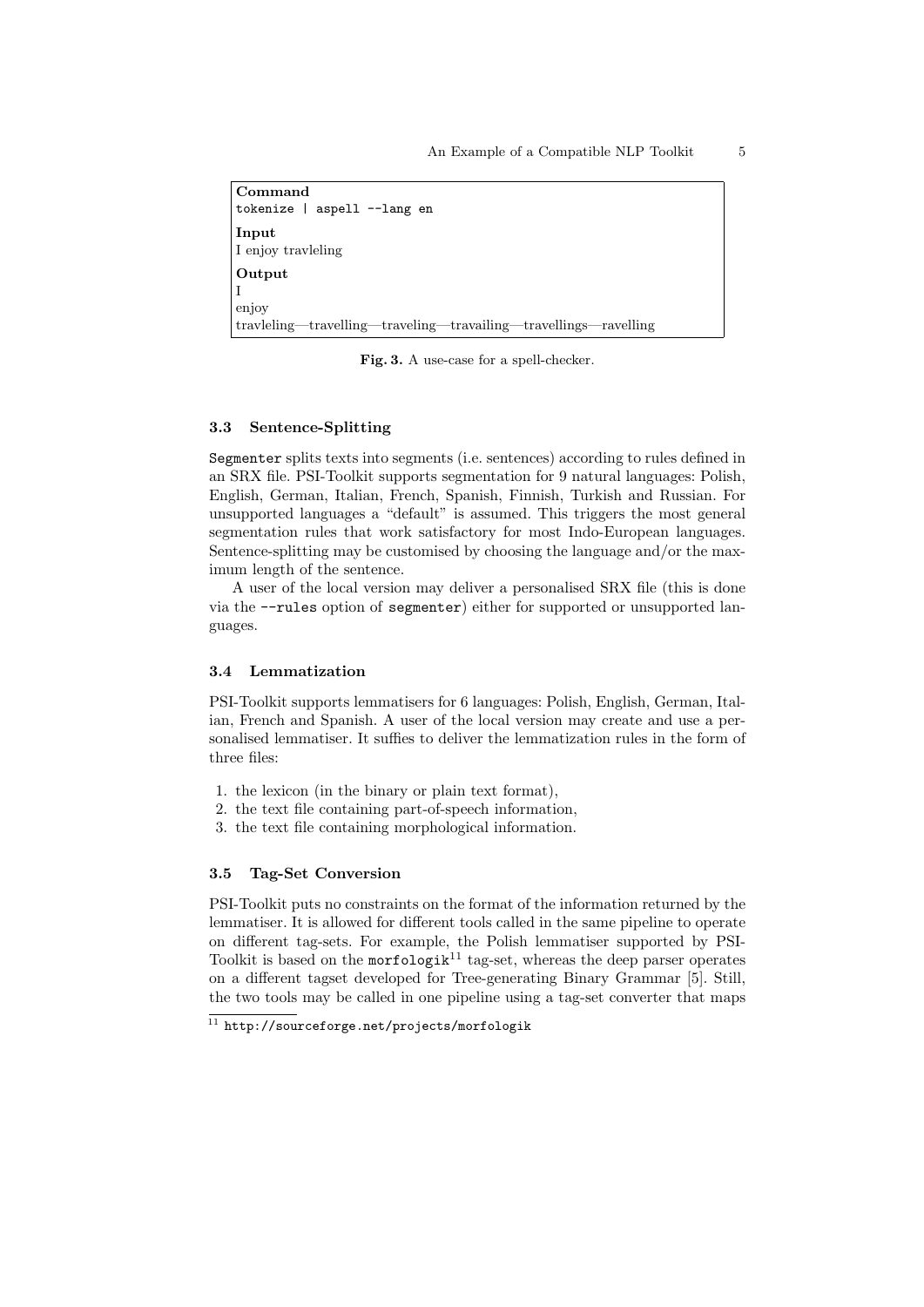the tag-sets. The following pipeline draws a resulting syntactic tree for an input sentence:

morfologik | tagset-converter --lang pl | parse | draw

The two translation engines supported by PSI-Toolkit 3.7 use different tagsets. The syntax-based statistical translator [7] may be trained on the tagset delivered by the default PSI-Toolkit lemmatiser and then needs no tagset conversion. The rule-based translator, however, works on its own tag-set. Tagset-converter substitutes the tags delivered by the PSI-Toolkit lemmatiser with the tags used by the translator.

Users of the local version may specify their own tag-set converter by delivering a personalised set of tag-conversion rules. The rules option is used to specify the path to the tag-conversion text file.

The idea that stands behind tag-set conversion is to ensure that any type of annotator might be used within a PSI-pipeline. The annotations returned by an external tool are represented as PSI-lattice edges and the tag-set converter makes them applicable for other annotators.

### 3.6 Parsing

Parsing in PSI-Toolkit can be customised in two ways: various types of parsers are admissible in the annotating process, and the format of parsing annotation is customisable to various needs.

The first postulate is satisified thanks to the PSI-lattice data structure. Thanks to the tag-converters a parser in a PSI-pipeline may work on an arbitrary set of tags. Currently PSI-Toolkit supports three different syntactic parsers, the first of them being the adaptation of an external tool:

- $-$  *link grammar* parser for English [13],
- shallow parser for Polish and French [9],
- deep parser for Polish [4].

An exemplary output of the link parser displayed in a tree form is shown in Fig. 4. The deep parser returns the whole sentence structure.

Users may customise parsing by choosing the output format. Graphical output formats serve for educational purposes. Various textual formats facilitate further processing. See Section 4 for details.

## 3.7 Translation Tools

PSI-Toolkit provides two machine translation engines: rule-based (named Transferer) and syntax-based statistical (named *Bonsai*). The rule-based PSI-Toolkit engine currently carries out translation from Polish into English and Spanish. Users of the local version may specify personal rules to execute rule-based translation between other languages, provided that the rules comply with the PSI-Toolkit format.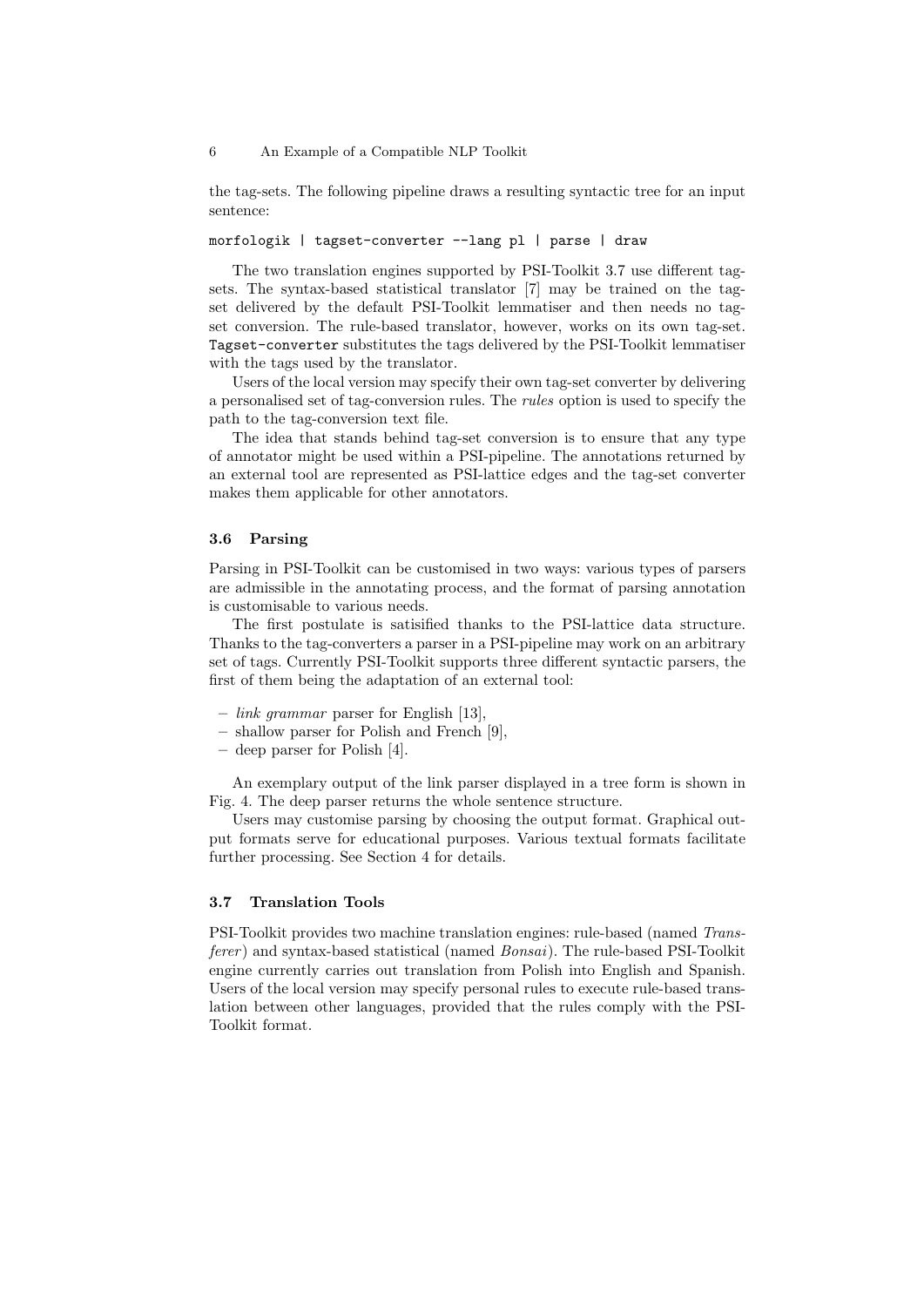

Fig. 4. Link Grammar adapted in PSI-Toolkit.

The statistical translator is trained on the European Parliament Proceedings Parallel Corpus [8] and performs translation from Polish into English, French, Spanish or Italian. Users of the local version may customise the translator by providing their own translation model in a format of textual translation rules (see Fig.  $6$ ).

The bonsai translator is a good example of applying several PSI-Toolkit annotators in one task. Fig. 5 shows an exemplary translation of a Polish sentence, whose English translation is: I am sure that the European Union will solve their problems, into Spanish. Although the final command is simple (bonsai --lang pl --trg-lang es), the translation process engages several PSI-Toolkit annotators.

| Command                                                                     |
|-----------------------------------------------------------------------------|
| bonsai --lang pl --trg-lang es                                              |
| Input<br>estem pewny, że unia europejska może rozwiązać swoje problemy      |
| Output<br>estoy seguro de que la unión europea puede resolver sus problemas |

Fig. 5. Bonsai — Syntax-based Statistical Translator.

First, the translation model is trained on texts syntactically annotated by the PSI-Toolkit deep parser. Then, during run time, a source text is segmented, tokenised, lemmatised, tag-converted, and parsed syntactically. For each sentence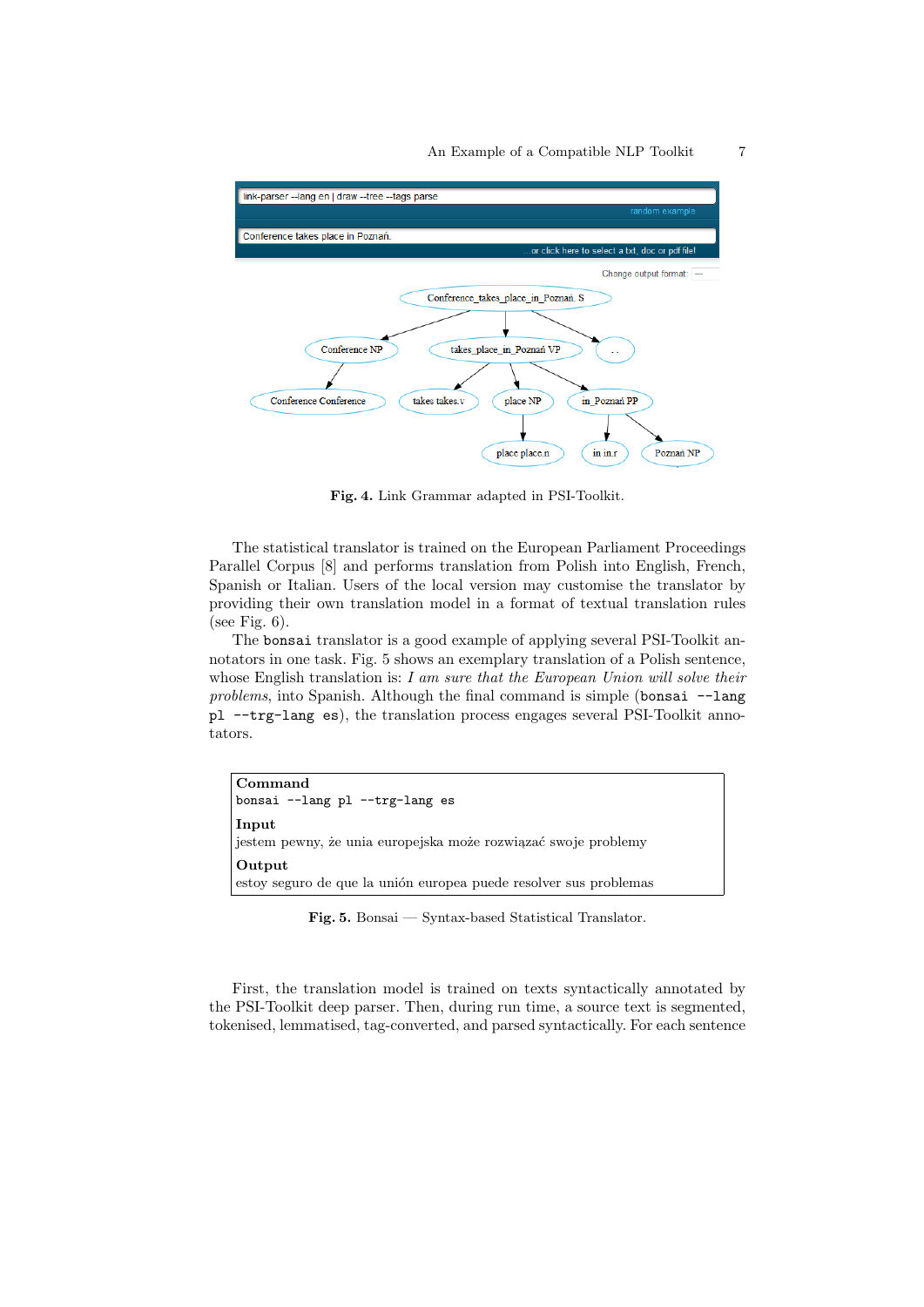in turn its parse trees are matched against the right-hand sides of translation rules in the translation model. Fig. 6 shows a subset of rules that potentially may be applied for the translation of a Polish structure *Jestem pewny,*  $\dot{z}e VP$  *(English:* I am sure that VP) (rule probabilities are omitted). The final translation of a sentence is obtained by recursive multiplying of translations for each parsed component of the sentence and choosing the translation that is estimated best by the target language model.

```
<VP>(0,8) --> Jestem pewny , że <VP>(4,8)
           :: estoy bastante seguro de que <VP>(4,8)
<VP>(0,8) --> Jestem pewny, że <VP>(4,8):: estoy bastante seguro de que <FC>(4,8) en
<VP>(0,8) --> Jestem pewny, że <VP>(4,8)
           :: estoy seguro de que <VP>(4,8)
<VP>(0,8) --> Jestem pewny, że <VP>(4,8):: estoy seguro de que <VP>(4,8) de
\langle VP \rangle (0,8) --> Jestem pewny, że \langle VP \rangle (4,8)
           :: estoy seguro de que la <VP>(4,8)
```
Fig. 6. A Subset of Translation Rules for Bonsai.

# 4 Output Formatting

The results of processing may be returned in various ways according to users' needs. For educational purposes graphical output seems most suitable. For engineering purposes more convenient formats are XML or JSON. Here is the list of the PSI-Toolkit writers:

- $-$  bracketing-writer tags input text with square brackets (e.g. (NP[AP[very]) large] house]), or with XML tags (e.g. <np><ap>very large</ap> house  $\langle$ /np>).
- dot-writer presents results in a form of a directed graph, described in the DOT language used by the GraphViz software,
- gv-writer presents the results in a simple graphical form (directed graph) using GraphViz library,
- json-writer returns JSON output,
- perl-simple-writer creates a Perl array (used in Perl bindings),
- psi-writer displays the content in the PSI format, used for representing the whole PSI-lattice,
- simple-writer prints the content of the lattice in a simple, human-readable way.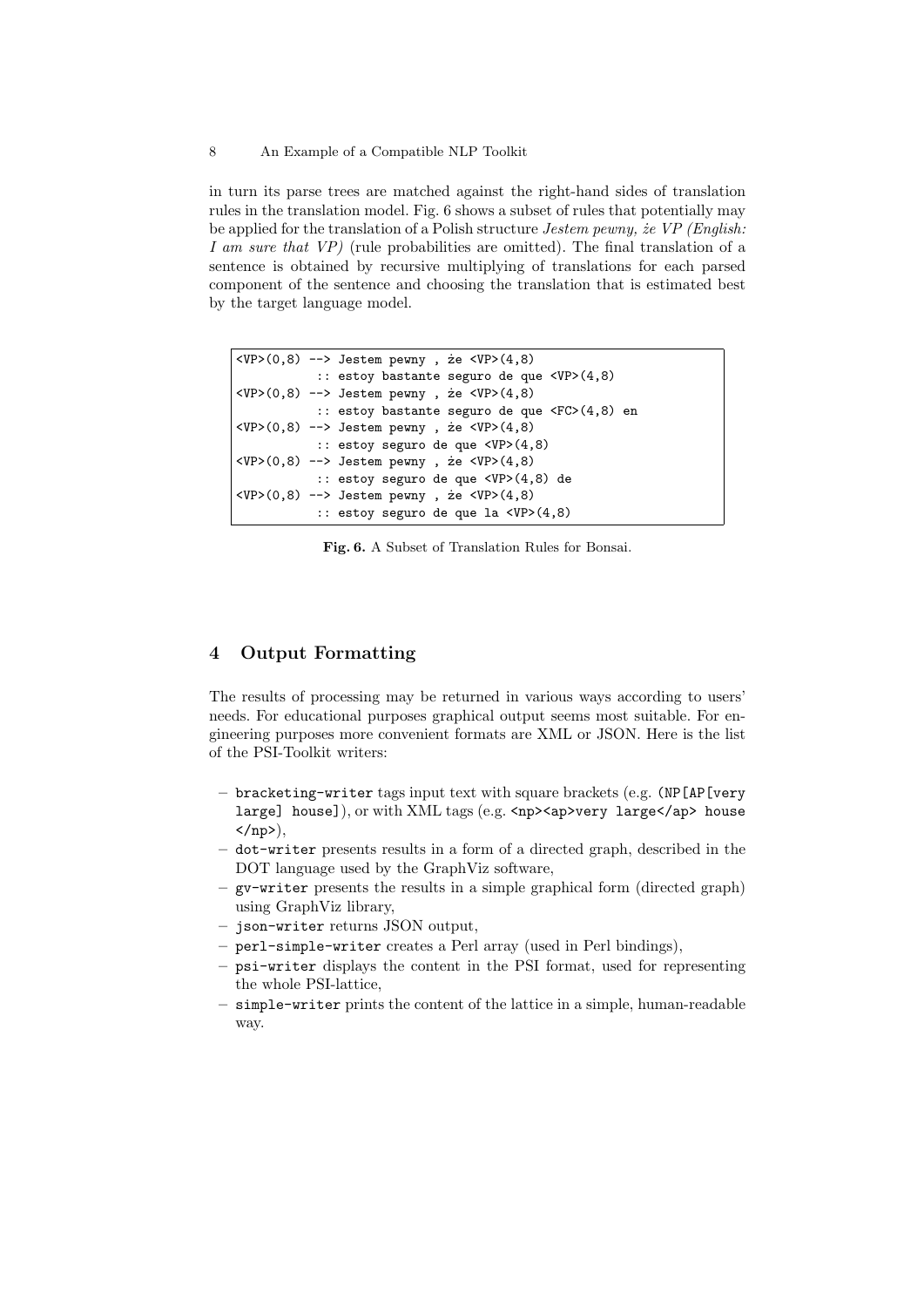# 5 PSI-Toolkit Usage

PSI-Toolkit is distributed in packages for the most popular Linux distributions. Two applications are delivered in each distribution: psi-pipe and psi-service.

The former serves for using annotators locally as a shell command. The user may easily supplement the PSI-Toolkit pipeline by Unix text utils.

The latter allows users to design their own PSI-Toolkit web services. A service owner may set the PSI-Toolkit to their liking: XML reader may use custom parsing rules, tokenisers and segmenters may operate on SRX rule sets different from original ones, lemmatisers and POS-taggers may use their own lexicons and tagsets, translators may operate on translation rules delivered or supplemented by the owner.

Moreover, PSI-Toolkit processors can be embedded in Perl or Python applications. This is an example that shows how to run the tokeniser inside a Python application:

```
import PSIToolkit
text = 'A short text to lemmatize'
command = 'tokenize --lang en | lemmatize'
psi = PSIToolkit.PipeRunner(command)
result = psi.run(text)
```
# 6 Conclusions

The paper reports on the rationale standing behind PSI-Toolkit, a customisable and compatible set of linguistic tools. The toolkit provides accesss to a set of NLP tools that deal mostly with Polish, but also (with lesser extent) with English, French, German, Spanish and Russian.

The main idea of the solution is its extensible architecture that allows for compatibility with other NLP toolkits. The toolkit can process texts in a number of natural languages and character encodings. Input data can be read from various data formats, including formats generated by other toolkits. The tools may be run with several options in order to differentiate the format of input and output. The rules used by individual tools may be supplemented or replaced by the user. Annotators using different tag-sets may co-operate in harmony. Finally, external tools may be incorporated into the PSI-Toolkit environment, and the PSI-Toolkit itself may be a part of Perl or Python application.

The PSI-Toolkit package contains the psi-service application, which allows for free-license setting of a new web service. This feature will hopefully give rise to new instances of PSI-Toolkit web services.

Wikipedia lists 43 most popular NLP toolkits<sup>12</sup>. One may expect the number to grow up in near future. Is it possible for a new NLP toolkit to be compatible with existing ones? The paper shows a positive example.

 $^{12}$ https://en.wikipedia.org/wiki/Outline\_of\_natural\_language\_processing,  $\,$ access: 8 August, 2015.